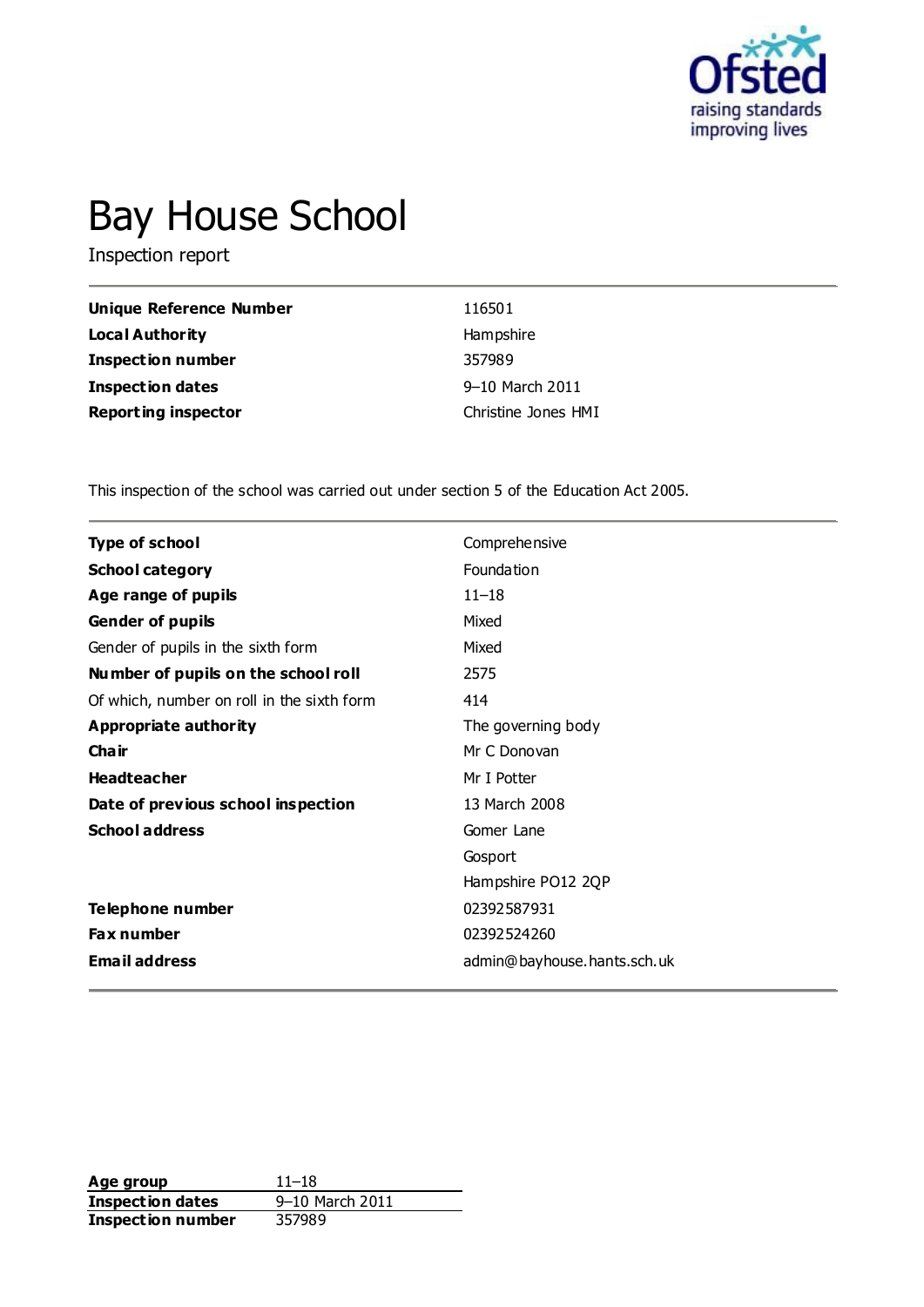The Office for Standards in Education, Children's Services and Skills (Ofsted) regulates and inspects to achieve excellence in the care of children and young people, and in education and skills for learners of all ages. It regulates and inspects childcare and children's social care, and inspects the Children and Family Court Advisory Support Service (Cafcass), schools, colleges, initial teacher training, work-based learning and skills training, adult and community learning, and education and training in prisons and other secure establishments. It assesses council children's services, and inspects services for looked after children, safeguarding and child protection.

Further copies of this report are obtainable from the school. Under the Education Act 2005, the school must provide a copy of this report free of charge to certain categories of people. A charge not exceeding the full cost of reproduction may be made for any other copies supplied.

If you would like a copy of this document in a different format, such as large print or Braille, please telephone 0300 123 4234, or email **[enquiries@ofsted.gov.uk](mailto:enquiries@ofsted.gov.uk)**.

You may copy all or parts of this document for non-commercial educational purposes, as long as you give details of the source and date of publication and do not alter the documentation in any way.

To receive regular email alerts about new publications, including survey reports and school inspection reports, please visit our website and go to 'Subscribe'.

Royal Exchange Buildings St Ann's Square Manchester M2 7LA T: 0300 123 4234 Textphone: 0161 618 8524 E: **[enquiries@ofsted.gov.uk](mailto:enquiries@ofsted.gov.uk)**

W: **[www.ofsted.gov.uk](http://www.ofsted.gov.uk/)**

© Crown copyright 2011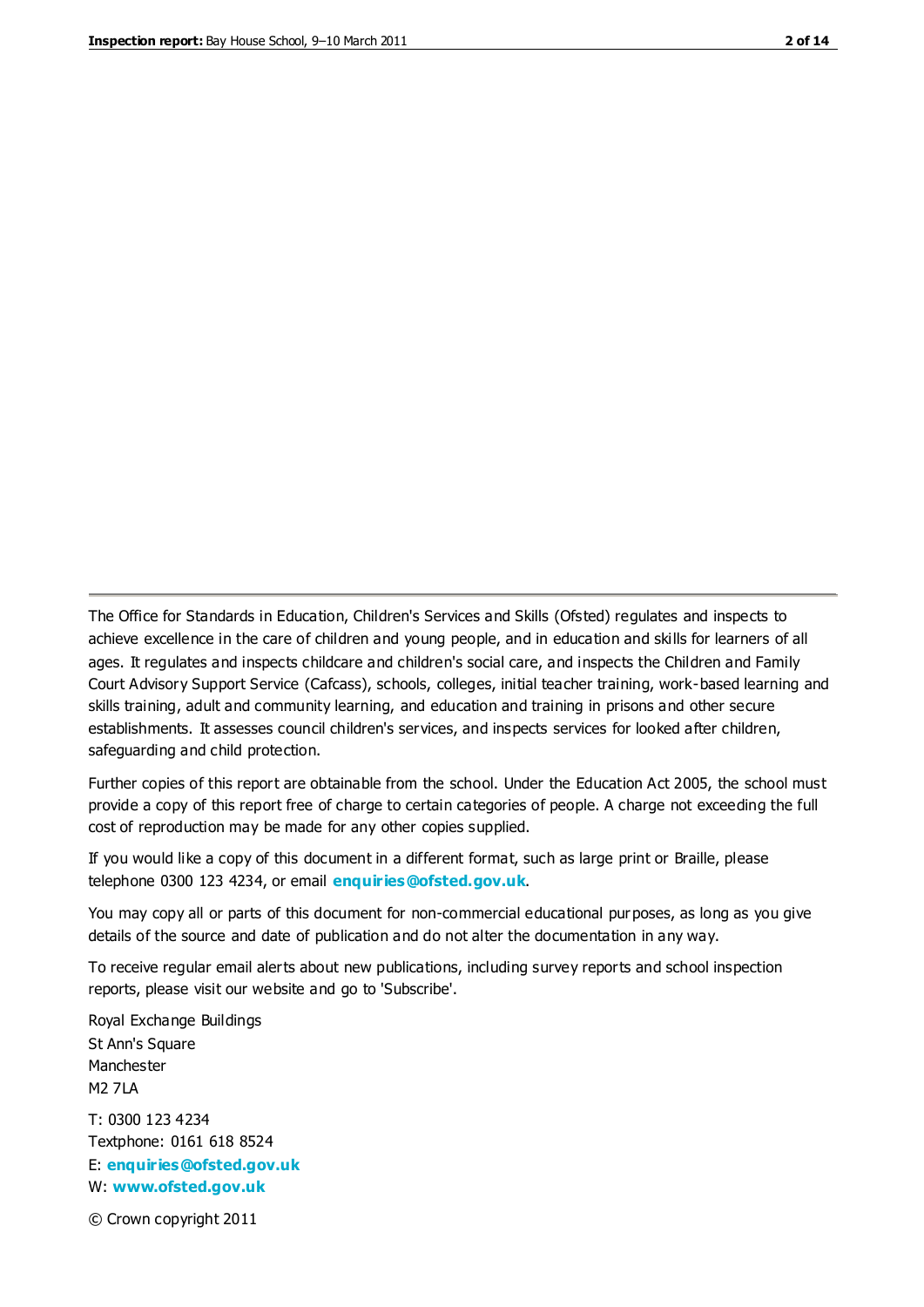## **Introduction**

This inspection was carried out by one of Her Majesty's Inspectors and five additional inspectors. The inspectors visited 54 lessons, saw 50 teachers and held meetings with governors, staff and groups of students. They observed the school's work, and looked at a range of evidence including the school's self-evaluation and development plans, information about students' performance and questionnaires completed by staff, students and 317 parents and carers.

The inspection team reviewed many aspects of the school's work. It looked in detail at a number of key areas.

- The achievement of students who are known to be eligible for free school meals and those with special educational needs and/or disabilities.
- The success of the sixth form in maintaining outstanding outcomes.
- The impact of the care, quidance and support the school provides for its students.

## **Information about the school**

Bay House School and Sixth Form is much larger than most secondary schools. Students come from a wide range of backgrounds, but most are White British and very few speak English as an additional language. The proportion of students known to be eligible for free school meals is below average. The proportion of students with special educational needs and/or disabilities and of those with a statement of special educational needs is below the national average. The school has set up its own 'Enterprise Academy' off site for vocational provision funded jointly by the school and local businesses. The school is a specialist mathematics and computing school. Among many other awards, the school has gained International School status and works actively with local schools and other partners in the Gosport community.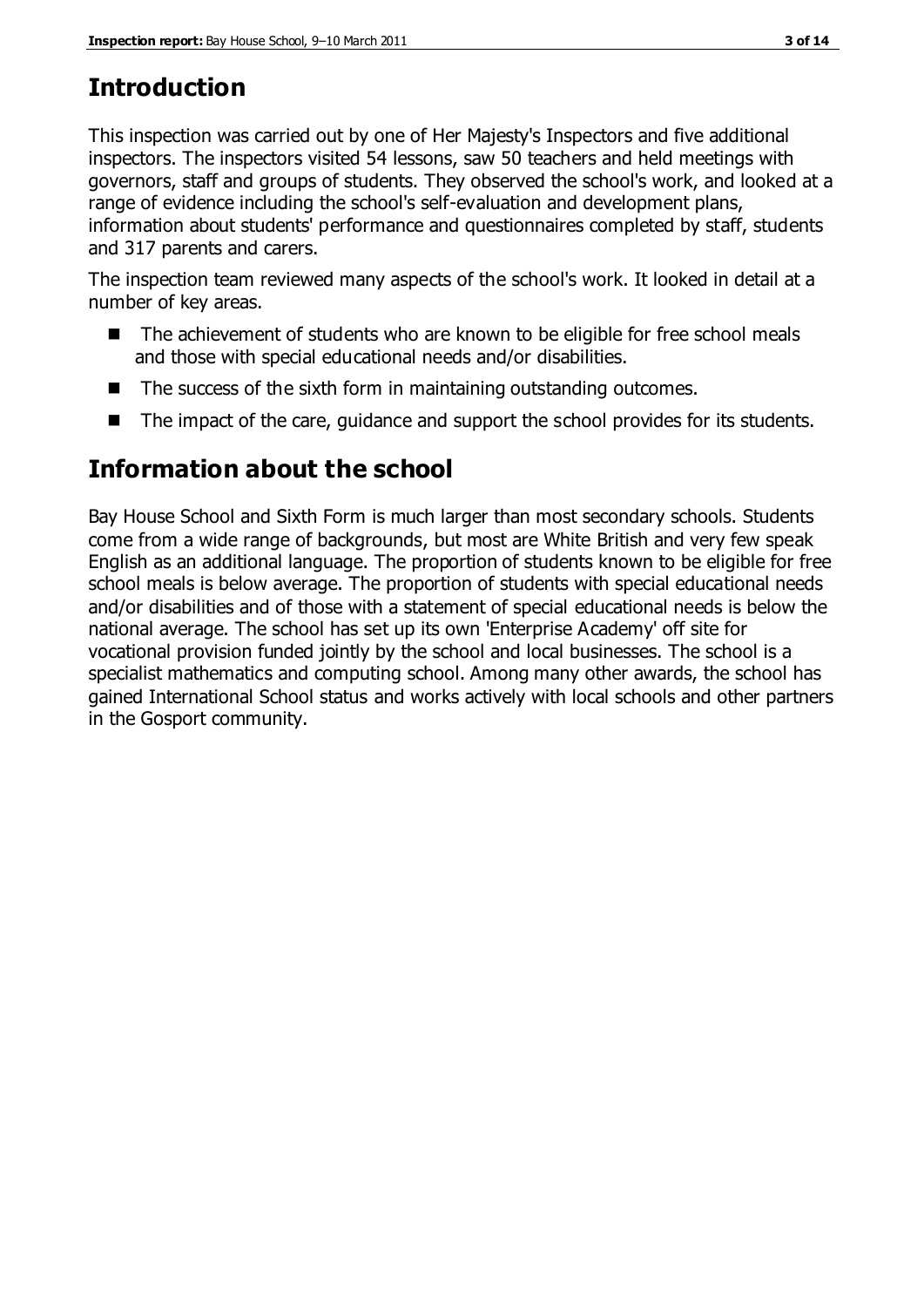## **Inspection judgements**

| Overall effectiveness: how good is the school?  |  |
|-------------------------------------------------|--|
| The school's capacity for sustained improvement |  |

### **Main findings**

Bay House school and sixth form is an outstanding school that has the highest expectations of its students and a determination that they will achieve their best. The school makes this happen by taking exceptional care of the students and ensuring that provision meets students' changing demands and needs. This is supported by high quality approaches to safeguarding that permeate all aspects of school life. Engagement with parents and carers is exceptionally strong. As one parent said, 'As a result of the teachers' belief in a teenager, my child has grown enormously emotionally and intellectually to prove them right.' The school's strong emphasis on a caring, inclusive ethos results in students achieving exceptionally well. They make outstanding progress from broadly average levels on entry to the school to reach above average standards by the end of Year 11. Students with special educational needs and/or disabilities make at least good progress because of the very good individual support they receive.

Parents and carers support the school's high expectations of their children and feel the school is safe and a happy place. Students are proud of their school and feel very safe and well cared for. There are very good relationships between staff and students and students behave well both in and out of lessons. Students report that bullying is always taken very seriously and acted on very effectively. Students are growing into mature, sensible young adults with a strong sense of responsibility through which they make an exceptional contribution to the school and the wider community. Their spiritual, moral, cultural and social development is also outstanding. Students have a good understanding of the factors which are important for a healthy lifestyle. Many take part in the wide range of sports activities available although they do not always choose healthy eating options.  $\diamondsuit$ 

Students' outstanding progress is a result of good teaching, together with their own determination, high quality pastoral care and the high expectations that are enshrined in the school's ethos. Teaching is particularly successful when students are engaged and interested in the rich variety of challenging activities, and when they are stretched and encouraged to think for themselves through explaining their own understanding. Many teachers are skilled in using probing questions to test understanding and to encourage students to assess their own progress and identify how to improve. Through good and sometimes outstanding use of assessment information teachers know where each student is in their learning and when they are ready to take the next steps. However, this information is sometimes not communicated effectively to the students themselves especially where teachers' marking of written work does not always give students enough guidance on the standard they are reaching and how to improve.

The outstanding curriculum is adapted flexibly by the school to meet students' needs and is a vital component of the outstanding care and support the school provides. The off-site 'Enterprise Academy' is a very successful example of this provision focused on those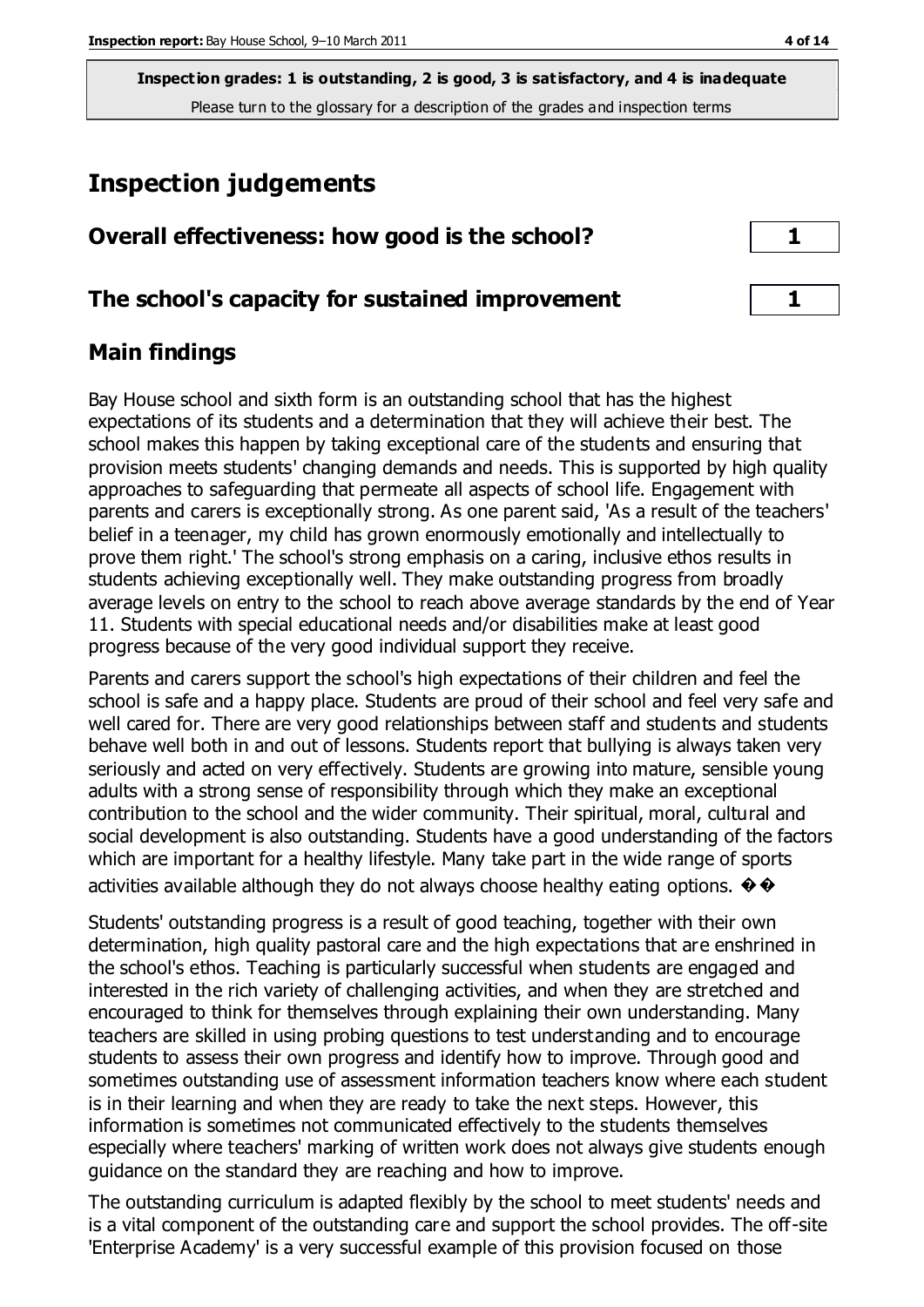students who would benefit from a more vocational approach. Places here are sponsored by the school and local businesses. All aspects of the sixth form are outstanding and meet the needs of the students, providing a secure foundation for further study and higher education.

Outstanding leadership and management at all levels, including the governing body, ensure that educational provision is responsive and flexible to the changing needs of the school population and strongly promotes equal opportunities for all. This is supported by thorough, accurate and honest self-evaluation systems that give a clear view of the school's strengths and areas for development. School leaders place significant importance on the role of the school in the local community and beyond and community cohesion is excellent. The constant drive to ensure all students reach their full potential secures an outstanding capacity for further improvement.

## **What does the school need to do to improve further?**

- Ensure all staff use assessment strategies consistently so that:
	- students' work is carefully and regularly marked
	- students know the standard of their work and understand what they need to do to improve.

## **Outcomes for individuals and groups of pupils 1**

Students make excellent progress in lessons and enjoy learning especially where they are actively involved. They are keen to do well and concentrate hard, responding enthusiastically to stimulating work and opportunities to think for themselves.  $\diamond$  Students are very generous in their support for each other and collaborative learning is particularly successful. Consequently, the results students achieve in GCSE examinations are above average with a strong performance across most subjects. The percentage of students gaining five A\* to C grades including English and mathematics is consistently well above that found nationally. Outcomes in the specialist subjects of mathematics and information and communication technology (ICT) make a significant contribution to students gaining good life skills that prepare them for future education, training and employment.

The vast majority of students come to school regularly and on time and attendance is above average. The strong student voice means that many students are actively involved in the school community and their contribution is significant both in school and the wider community. In particular, students have a growing interest in ethical issues such as those raised through the school's international status. They are keen to work with students in other countries and show enthusiastic support for the links with China and other countries. Students have a mature interest in spiritual, moral and social issues and this is stimulated by thought-provoking assemblies. Students are keen participants in the extensive range of extra-curricular activities offered by the school.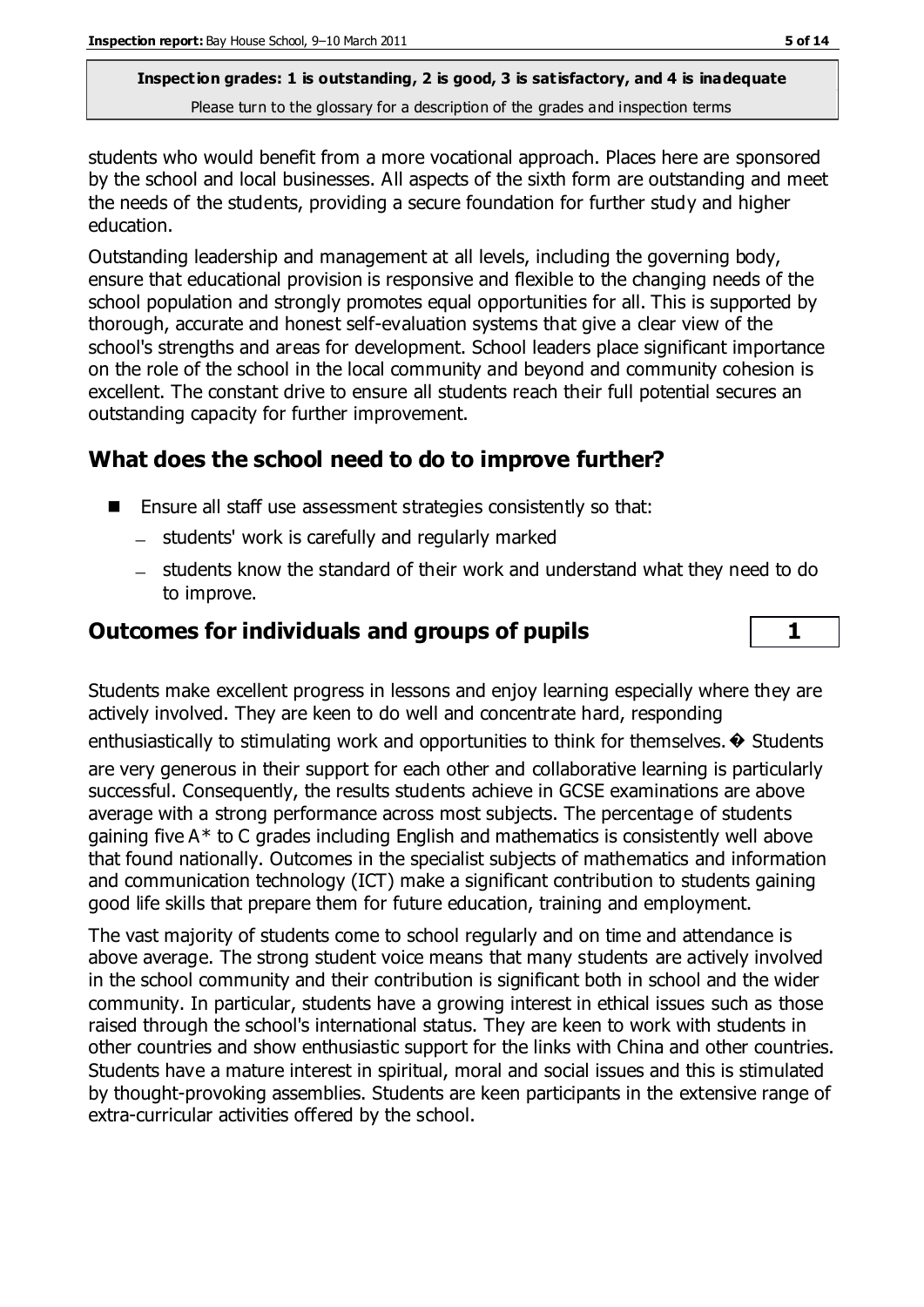## **Inspection grades: 1 is outstanding, 2 is good, 3 is satisfactory, and 4 is inadequate**

Please turn to the glossary for a description of the grades and inspection terms

These are the grades for pupils' outcomes

| Pupils' achievement and the extent to which they enjoy their learning                                                     | 1              |
|---------------------------------------------------------------------------------------------------------------------------|----------------|
| Taking into account:<br>Pupils' attainment <sup>1</sup>                                                                   | 2              |
| The quality of pupils' learning and their progress                                                                        | 1              |
| The quality of learning for pupils with special educational needs and/or disabilities<br>and their progress               | $\overline{2}$ |
| The extent to which pupils feel safe                                                                                      | 1              |
| Pupils' behaviour                                                                                                         | 2              |
| The extent to which pupils adopt healthy lifestyles                                                                       | 2              |
| The extent to which pupils contribute to the school and wider community                                                   | 1              |
| The extent to which pupils develop workplace and other skills that will contribute to<br>their future economic well-being |                |
| Taking into account:<br>Pupils' attendance <sup>1</sup>                                                                   | $\mathfrak{p}$ |
| The extent of pupils' spiritual, moral, social and cultural development                                                   | 1              |

<sup>1</sup> The grades for attainment and attendance are: 1 is high; 2 is above average; 3 is broadly average; and 4 is low

### **How effective is the provision?**

Good quality teaching maintains high levels of challenge in lessons and a good pace that keeps students 'on their toes' and focused on their learning. Outstanding lessons are planned to stimulate students' thinking about the way they learn and then put this into action supported by the creative use of resources. For example, ICT is used well to support learning by both teachers and students and has been enhanced through the school's specialist status. Teachers are given good information about the learning needs of individual students, especially those with special educational needs and/or disabilities. Where marking and assessment are used as usually intended, students' success is clearly identified and good guidance given on how to improve, but this is not always the case.  $\bullet$ 

The school seeks to continually improve curriculum provision. The match of the curriculum to the needs of the learners is always under review through regular consultations with the students. This flexible approach to curriculum planning maintains its relevance to students' needs and interests. A rapid response to issues as they arise ensures that the curriculum provides excellent support for learning and a personalised learning experience for the students. The school offers a wide range of academic options for study in Key Stage 4 including a variety of different languages together with extra curricular Mandarin. Alongside the school's own off-site provision for vocational education (the Enterprise Academy) a range of other vocational options are available to students through liaison with local providers.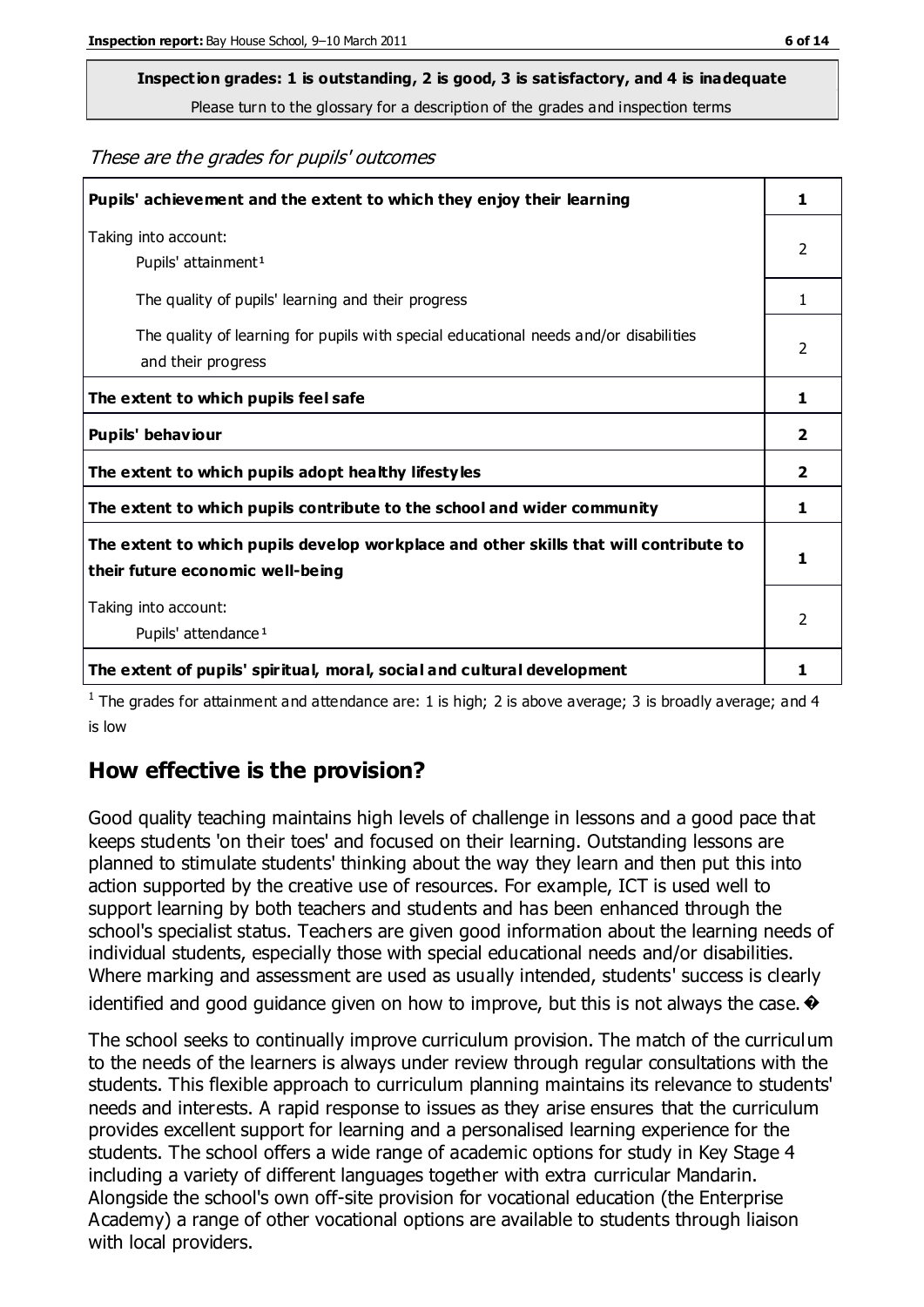Staff know their students extremely well. Students and their parents and carers have every confidence in the high levels of care the school provides. The welfare of students is monitored carefully. Students who are vulnerable, at risk or have complex special educational needs and/or disabilities are identified effectively and given very good support. One parent felt strongly that the work of the learning support team has 'enabled my child to flourish'. The school works very effectively with a wide range of different external support agencies as well as the local community.  $\bullet$ 

#### These are the grades for the quality of provision

| The quality of teaching                                                                                    |  |
|------------------------------------------------------------------------------------------------------------|--|
| Taking into account:<br>The use of assessment to support learning                                          |  |
| The extent to which the curriculum meets pupils' needs, including, where relevant,<br>through partnerships |  |
| The effectiveness of care, guidance and support                                                            |  |

## **How effective are leadership and management?**

The headteacher and his very effective senior and middle management teams are united in their commitment to helping all students in their care to achieve their best.

Students' performance and the work of the school are monitored through robust systems and structures that allow for key priorities and improvement targets to be set that are ambitious but realistic. These challenging performance targets are used very successfully to raise achievement. This process is underpinned by an approach to accountability that is not afraid to challenge mediocrity but also to support through very effective professional development opportunities. The school is highly effective in managing and using the available resources on this large site in order to meet students' needs and secure outstanding value for money.

No form of discrimination is tolerated and equality of opportunity is promoted very successfully. This is illustrated by the good progress made by vulnerable students and those with special educational needs and/or disabilities. As part of the high quality care for the students, robust procedures are in place to ensure their safety and all current safeguarding requirements are met. Staff have been suitably trained in child protection and the school encourages a sensible attitude among students to keeping themselves safe. The school is active in promoting cohesion within its own community, in the local area and through international links as part of its status as an International School.

The governing body makes an exceptional contribution to the school. It has a clear view of the school and its role within the local community. It provides a significant level of professional challenge to the senior team and others that will not allow any complacency to creep into the work of the school. Governors are adept in involving the local community and businesses and were instrumental in setting up the joint funding for the very successful 'Enterprise Academy'.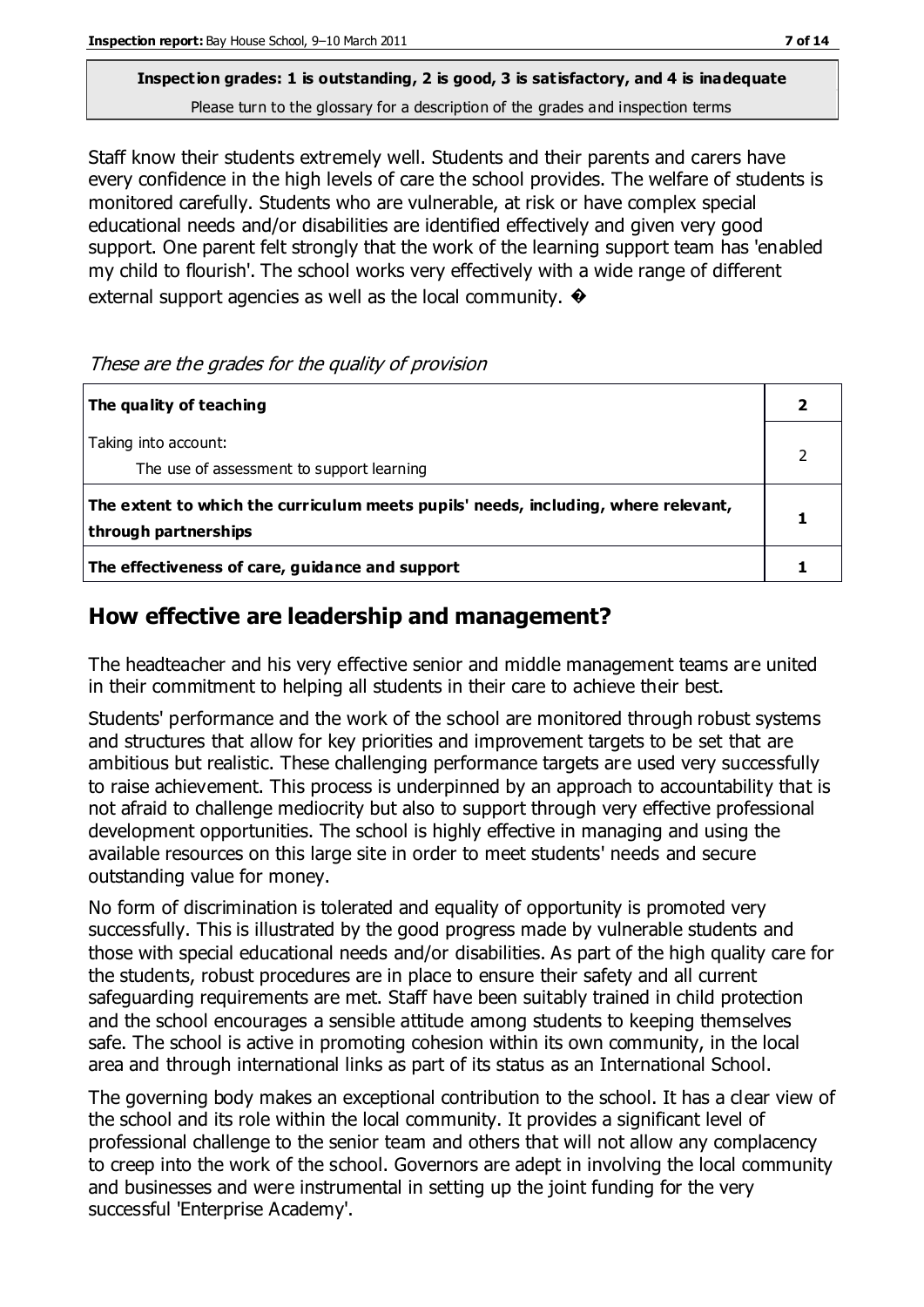Parents and carers are very supportive of the school and communication and partnerships are excellent. Even so, the governors continually seek to canvas the views of all parents and carers and to involve them in the life of this vibrant educational establishment.  $\diamondsuit \diamondsuit \blacklozenge$ 

These are the grades for leadership and management

| The effectiveness of leadership and management in embedding ambition and driving<br><i>improvement</i>                                                           |    |
|------------------------------------------------------------------------------------------------------------------------------------------------------------------|----|
| Taking into account:<br>The leadership and management of teaching and learning                                                                                   |    |
| The effectiveness of the governing body in challenging and supporting the<br>school so that weaknesses are tackled decisively and statutory responsibilities met |    |
| The effectiveness of the school's engagement with parents and carers                                                                                             | 1. |
| The effectiveness of partnerships in promoting learning and well-being                                                                                           |    |
| The effectiveness with which the school promotes equality of opportunity and tackles<br>discrimination                                                           |    |
| The effectiveness of safeguarding procedures                                                                                                                     | 1  |
| The effectiveness with which the school promotes community cohesion                                                                                              | 1  |
| The effectiveness with which the school deploys resources to achieve value for money                                                                             |    |

## **Sixth form**

Since being established in 1996, the sixth form has grown rapidly in terms of student numbers and reputation and is judged by the school, quite rightly, to be outstanding.

Provision complements that of other local colleges and the focus at Bay House is on academic rather than vocational subjects.  $\bigcirc$  As a result, up to half of the students come into the sixth form from other schools while many Year 11 students from Bay House move on to more appropriate provision organised elsewhere. Most students who start in Year 12 go on to finish their studies in Year 13 and success rates are very high. Students make excellent progress and reach very high standards in all subjects that are significantly above those reached nationally.  $\bullet$ 

Students are set aspirational targets and their progress is closely monitored through regular 'checkpoint weeks' and termly reviews involving teachers, students and parents and carers. Students are expected to come to lessons as regularly as possible and their attendance is closely monitored. This ensures that absence rates are very low. Sixth form students with special educational needs and/or disabilities are extremely well supported and achieve as well as their peers.

Teaching is highly effective and often inspirational as teachers use their excellent subject knowledge to deliver engaging, interesting lessons that students clearly enjoy. This is supported by a strong approach to encouraging students to develop as independent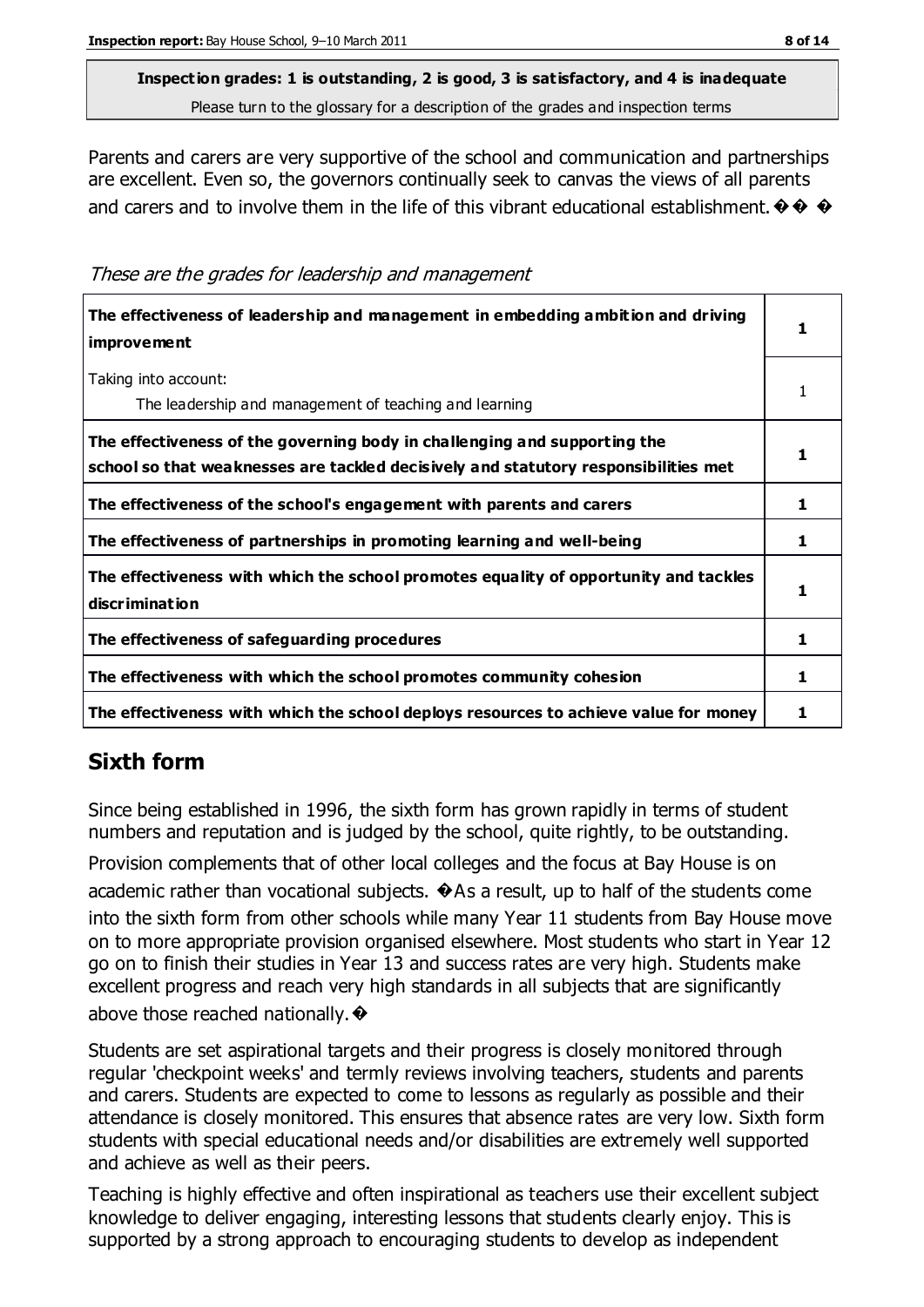learners and to come to understand how their own individual approaches to learning impact on their achievement. The outstanding curriculum meets the needs of these A -level students and a very large majority go on to their first choice of institution of higher education.

The outstanding leadership and management of the sixth form continue to promote high quality education through a relentless drive to raise standards. Many opportunities are provided for students to make a significant contribution to the school and local communities. For example, sixth form students act as mentors for younger students as well as organising trips and helping with remedial reading programmes. Expectations are high but there is extensive support available to ensure that all students achieve the best they can while planning for their future life and further studies.

These are the grades for the sixth form

| $\mid$ Overall effectiveness of the sixth form                  |  |
|-----------------------------------------------------------------|--|
| Taking into account:<br>Outcomes for students in the sixth form |  |
| The quality of provision in the sixth form                      |  |
| Leadership and management of the sixth form                     |  |

### **Views of parents and carers**

The response of parents and carers was overwhelmingly very supportive of the school. There were many appreciative comments that acknowledged the very positive impact the school has on their children. A very small minority felt that the school did not help their child to have a healthy lifestyle, a criticism with which a few students agreed. The inspection found little evidence to support this view although some students indicated they did not like the food choices in the canteen.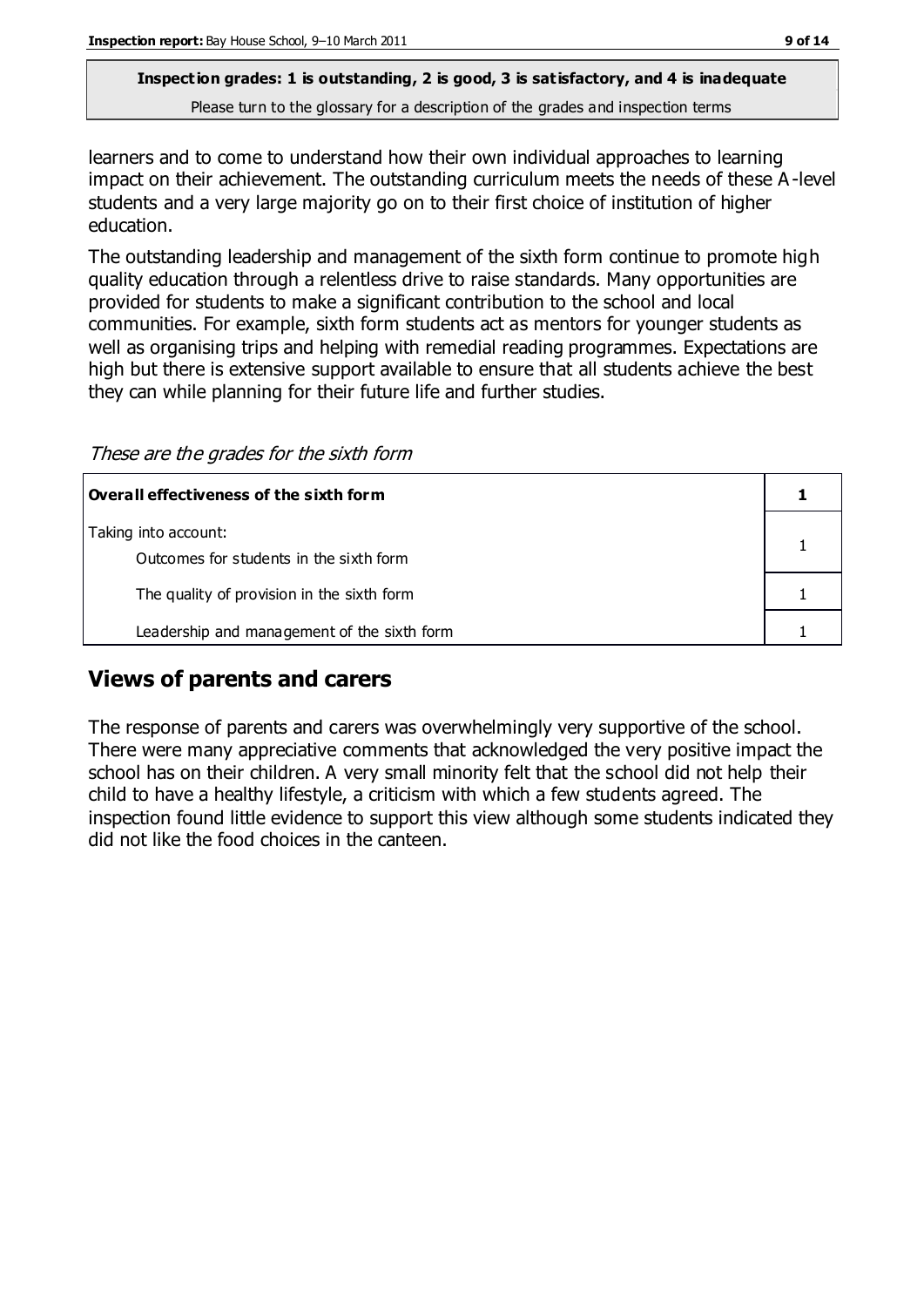#### **Responses from parents and carers to Ofsted's questionnaire**

Ofsted invited all the registered parents and carers of pupils registered at Bay House School to complete a questionnaire about their views of the school.

In the questionnaire, parents and carers were asked to record how strongly they agreed with 13 statements about the school.

The inspection team received 284 completed questionnaires by the end of the on-site inspection. In total, there are 2161 pupils registered at the school.

| <b>Statements</b>                                                                                                                                                                                                                                       | <b>Strongly</b><br>agree |               | <b>Agree</b> |               | <b>Disagree</b> |                | <b>Strongly</b><br>disagree |               |
|---------------------------------------------------------------------------------------------------------------------------------------------------------------------------------------------------------------------------------------------------------|--------------------------|---------------|--------------|---------------|-----------------|----------------|-----------------------------|---------------|
|                                                                                                                                                                                                                                                         | <b>Total</b>             | $\frac{1}{2}$ | <b>Total</b> | $\frac{1}{2}$ | <b>Total</b>    | $\frac{1}{2}$  | <b>Total</b>                | $\frac{1}{2}$ |
| My child enjoys school                                                                                                                                                                                                                                  | 109                      | 38            | 164          | 58            | 6               | $\overline{2}$ | 3                           | $\mathbf{1}$  |
| The school keeps my child<br>safe                                                                                                                                                                                                                       | 93                       | 33            | 185          | 65            | $\overline{2}$  | $\mathbf{1}$   | $\mathbf 0$                 | $\mathbf 0$   |
| My school informs me about<br>my child's progress                                                                                                                                                                                                       | 133                      | 47            | 141          | 50            | $\overline{7}$  | $\overline{2}$ | $\overline{2}$              | $\mathbf{1}$  |
| My child is making enough<br>progress at this school                                                                                                                                                                                                    | 123                      | 43            | 143          | 50            | 11              | 4              | 3                           | $\mathbf{1}$  |
| The teaching is good at this<br>school                                                                                                                                                                                                                  | 109                      | 38            | 160          | 56            | 7               | $\overline{2}$ | $\mathbf 0$                 | $\mathbf 0$   |
| The school helps me to<br>support my child's learning                                                                                                                                                                                                   | 81                       | 29            | 168          | 59            | 25              | 9              | $\mathbf{1}$                | $\mathbf 0$   |
| The school helps my child to<br>have a healthy lifestyle                                                                                                                                                                                                | 52                       | 18            | 182          | 64            | 29              | 10             | 3                           | $\mathbf{1}$  |
| The school makes sure that<br>my child is well prepared for<br>the future (for example<br>changing year group,<br>changing school, and for<br>children who are finishing<br>school, entering further or<br>higher education, or entering<br>employment) | 86                       | 30            | 172          | 61            | 8               | 3              | $\overline{2}$              | 1             |
| The school meets my child's<br>particular needs                                                                                                                                                                                                         | 102                      | 36            | 160          | 56            | 11              | 4              | 3                           | $\mathbf{1}$  |
| The school deals effectively<br>with unacceptable behaviour                                                                                                                                                                                             | 67                       | 24            | 175          | 62            | 18              | 6              | 3                           | $\mathbf{1}$  |
| The school takes account of<br>my suggestions and concerns                                                                                                                                                                                              | 56                       | 20            | 167          | 59            | 21              | 7              | 4                           | 1             |
| The school is led and<br>managed effectively                                                                                                                                                                                                            | 115                      | 40            | 155          | 55            | 5               | $\overline{2}$ | $\mathbf{1}$                | $\mathbf 0$   |
| Overall, I am happy with my<br>child's experience at this<br>school                                                                                                                                                                                     | 143                      | 50            | 129          | 45            | 5               | $\overline{2}$ | 4                           | $\mathbf{1}$  |

The table above summarises the responses that parents and carers made to each statement. The percentages indicate the proportion of parents and carers giving that response out of the total number of completed questionnaires. Where one or more parents and carers chose not to answer a particular question, the percentages will not add up to 100%.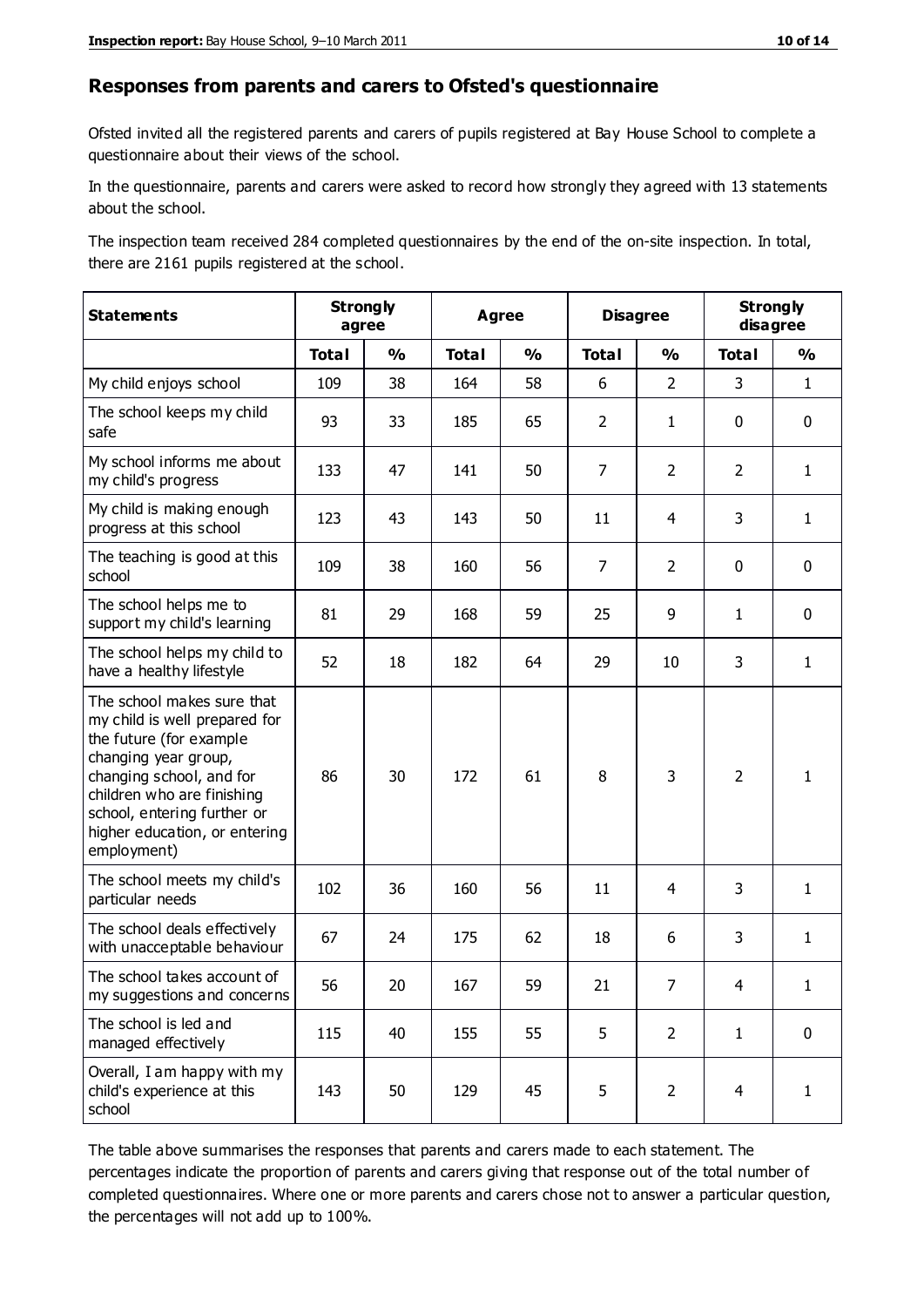## **Glossary**

| Grade   | <b>Judgement</b> | <b>Description</b>                                                                                                                                                                                                            |
|---------|------------------|-------------------------------------------------------------------------------------------------------------------------------------------------------------------------------------------------------------------------------|
| Grade 1 | Outstanding      | These features are highly effective. An outstanding school<br>provides exceptionally well for all its pupils' needs.                                                                                                          |
| Grade 2 | Good             | These are very positive features of a school. A school that<br>is good is serving its pupils well.                                                                                                                            |
| Grade 3 | Satisfactory     | These features are of reasonable quality. A satisfactory<br>school is providing adequately for its pupils.                                                                                                                    |
| Grade 4 | Inadequate       | These features are not of an acceptable standard. An<br>inadequate school needs to make significant improvement<br>in order to meet the needs of its pupils. Ofsted inspectors<br>will make further visits until it improves. |

#### **What inspection judgements mean**

#### **Overall effectiveness of schools**

|                       | Overall effectiveness judgement (percentage of schools) |      |                     |                   |
|-----------------------|---------------------------------------------------------|------|---------------------|-------------------|
| <b>Type of school</b> | <b>Outstanding</b>                                      | Good | <b>Satisfactory</b> | <b>Inadequate</b> |
| Nursery schools       | 59                                                      | 35   | 3                   | 3                 |
| Primary schools       | 9                                                       | 44   | 39                  | 7                 |
| Secondary schools     | 13                                                      | 36   | 41                  | 11                |
| Sixth forms           | 15                                                      | 39   | 43                  | 3                 |
| Special schools       | 35                                                      | 43   | 17                  | 5                 |
| Pupil referral units  | 21                                                      | 42   | 29                  | 9                 |
| All schools           | 13                                                      | 43   | 37                  | 8                 |

New school inspection arrangements were introduced on 1 September 2009. This means that inspectors now make some additional judgements that were not made previously.

The data in the table above are for the period 1 September 2009 to 31 August 2010 and are consistent with the latest published official statistics about maintained school inspec tion outcomes (see **[www.ofsted.gov.uk](http://www.ofsted.gov.uk/)**).

The sample of schools inspected during 2009/10 was not representative of all schools nationally, as weaker schools are inspected more frequently than good or outstanding schools.

Percentages are rounded and do not always add exactly to 100.

Sixth form figures reflect the judgements made for the overall effectiveness of the sixth form in secondary schools, special schools and pupil referral units.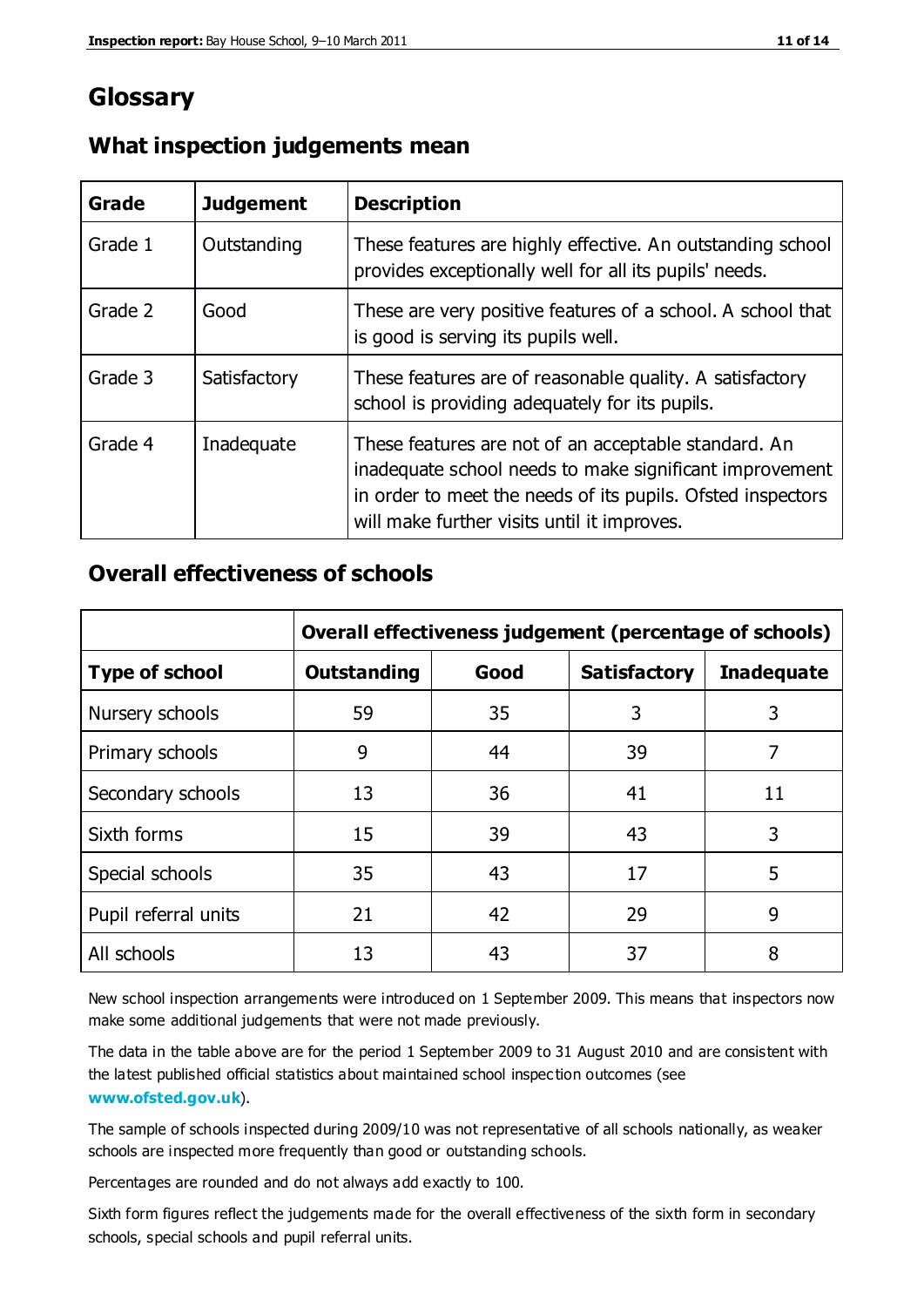## **Common terminology used by inspectors**

| Achievement:               | the progress and success of a pupil in their learning,<br>development or training.                                                                                                                                                          |
|----------------------------|---------------------------------------------------------------------------------------------------------------------------------------------------------------------------------------------------------------------------------------------|
| Attainment:                | the standard of the pupils' work shown by test and<br>examination results and in lessons.                                                                                                                                                   |
| Capacity to improve:       | the proven ability of the school to continue<br>improving. Inspectors base this judgement on what<br>the school has accomplished so far and on the quality<br>of its systems to maintain improvement.                                       |
| Leadership and management: | the contribution of all the staff with responsibilities,<br>not just the headteacher, to identifying priorities,<br>directing and motivating staff and running the school.                                                                  |
| Learning:                  | how well pupils acquire knowledge, develop their<br>understanding, learn and practise skills and are<br>developing their competence as learners.                                                                                            |
| Overall effectiveness:     | inspectors form a judgement on a school's overall<br>effectiveness based on the findings from their<br>inspection of the school. The following judgements,<br>in particular, influence what the overall effectiveness<br>judgement will be. |
|                            | The school's capacity for sustained<br>improvement.                                                                                                                                                                                         |
|                            | Outcomes for individuals and groups of pupils.                                                                                                                                                                                              |
|                            | The quality of teaching.                                                                                                                                                                                                                    |
|                            | The extent to which the curriculum meets<br>pupils' needs, including, where relevant,<br>through partnerships.                                                                                                                              |
|                            | The effectiveness of care, guidance and<br>support.                                                                                                                                                                                         |
| Progress:                  | the rate at which pupils are learning in lessons and<br>over longer periods of time. It is often measured by<br>comparing the pupils' attainment at the end of a key                                                                        |

stage with their attainment when they started.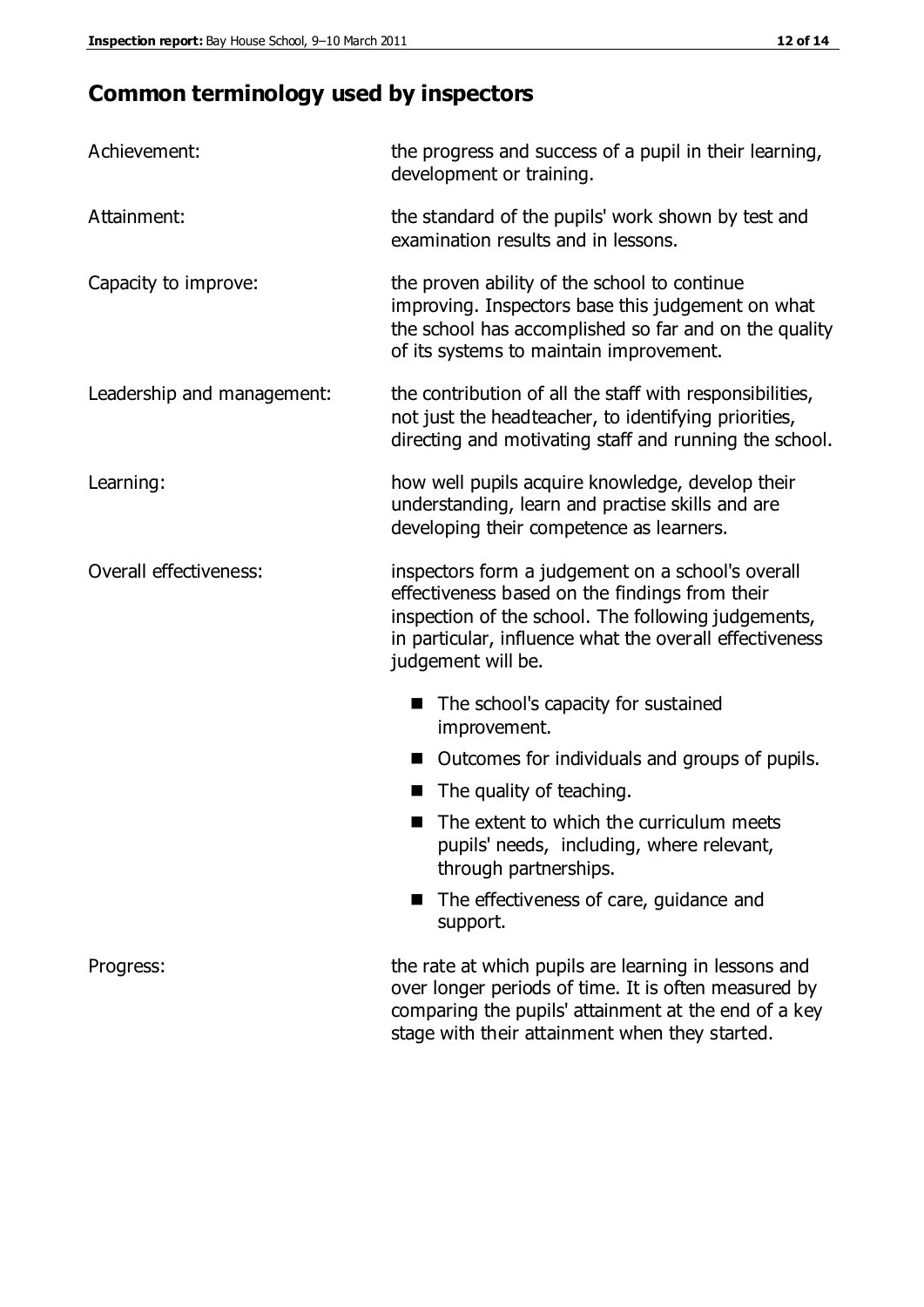#### **This letter is provided for the school, parents and carers to share with their children. It describes Ofsted's main findings from the inspection of their school.**

11 March 2011

#### Dear Students

#### **Inspection of Bay House School, Gosport, PO12 2QP**

Thank you for the warm welcome you gave to the inspection team when we visited your school recently. We enjoyed meeting you and being in your lessons. We were particularly impressed by the pride you take in your school. This letter is to tell you what we found.

- Bay House is an outstanding school.
- Your achievement is excellent; you make outstanding progress and reach well above average standards by the end of Year 11 and in the sixth form.
- You tell us you feel very safe in the school and learn a lot in your lessons when they are lively and interesting. You really enjoy school, attend regularly and on time.
- You make an excellent contribution to the school and are keen to take on responsibilities. A large number of you are involved in activities both in school and beyond.
- $\blacksquare$  The excellent curriculum helps you to achieve the best you can. Many of you take part in the wide range of extra-curricular clubs and activities.
- The school cares for you extremely well and there is always someone to help if needed.
- Many of your teachers plan lessons that will keep you interested and help you to learn successfully, but, when they mark your books, teachers do not always tell you enough about the standard of your work and how to improve.
- The headteacher and his staff and the governors work hard to make sure you achieve the best you can.

We have asked the school to look at the following areas to help you improve:

■ make sure all teachers mark your work regularly, help you to understand the levels you are reaching and to know what to do to improve your work.

You can help by using their advice to improve your work.

We wish you well for the future.

Yours sincerely

Christine Jones Her Majesty's Inspector